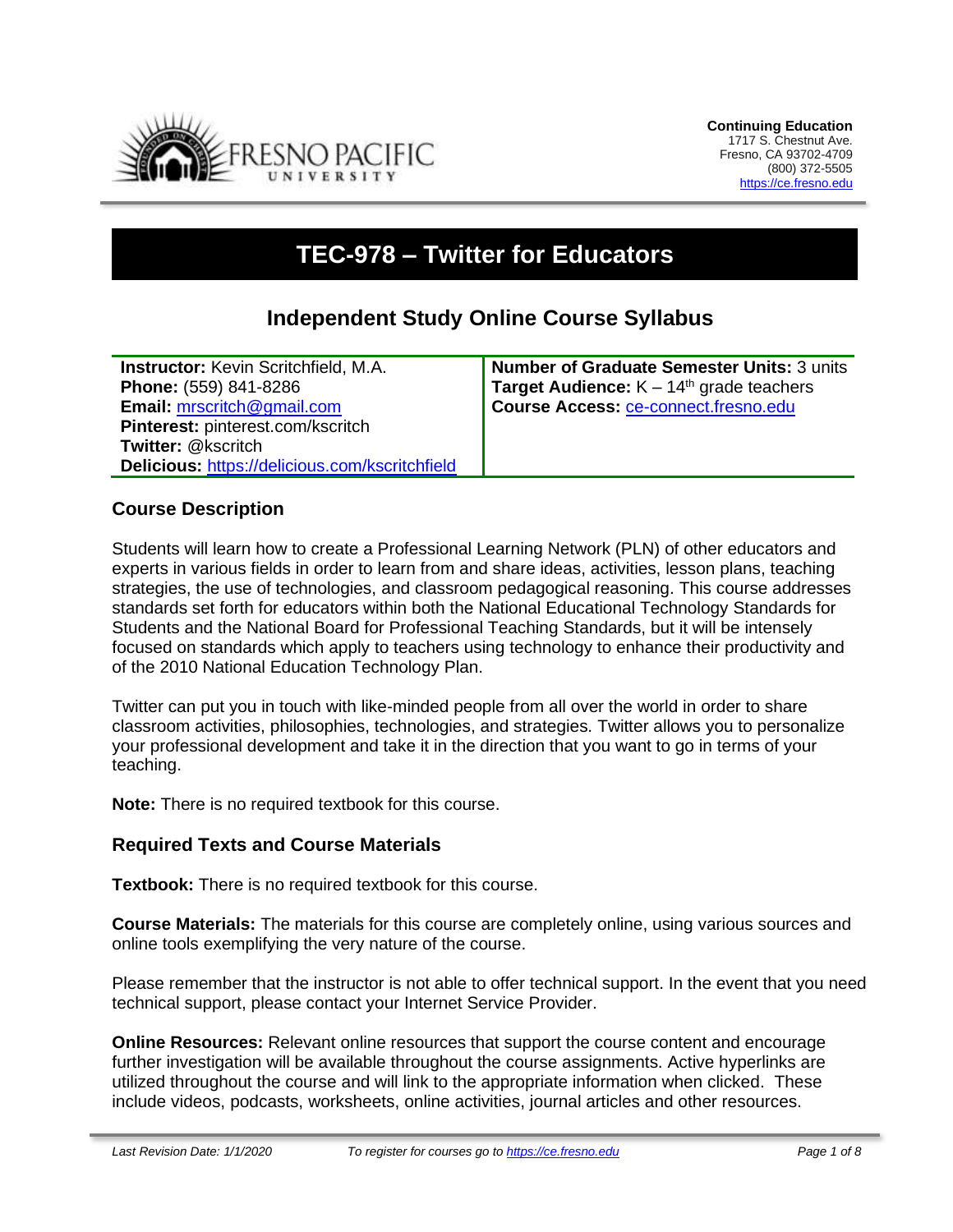**Moodle:** Moodle is a web-based learning management system used to support flexible teaching and learning in both face-to-face and distance courses (e-learning). [https://moodle.org](https://moodle.org/) // <https://moodle.org/demo> // [https://docs.moodle.org](https://docs.moodle.org/)

# **Course Dates**

Self-paced; students may enroll at any time and take up to one year, from the date of registration, to complete assignments. Students may complete assignments in no less than three weeks for a 3 unit course (one week per unit).

# **National Standards Addressed in This Course**

#### **National Board for Professional Teaching Standards (NBPTS)**

[\(http://www.nbpts.org/standards-five-core-propositions/\)](http://www.nbpts.org/standards-five-core-propositions/)

First published in 1989 and updated in 2016, *[What Teachers Should Know and Be Able to Do](http://www.accomplishedteacher.org/)* articulates the National Board's Five Core Propositions for teaching. The Five Core Propositions comparable to medicine's Hippocratic Oath — set forth the profession's vision for accomplished teaching. Together, the propositions form the basis of all National Board Standards and the foundation for National Board Certification. Course assignments have been designed so students can demonstrate excellence against these professional teaching standards whenever possible.

- Proposition 1: Teachers are committed to students and their learning
- Proposition 2: Teachers know the subject they teach and how to teach those subjects to students
- Proposition 3: Teachers are responsible for managing and monitoring student learning
- Proposition 4: Teachers think systematically about their practice and learn from experience
- Proposition 5: Teachers are members of learning communities

# **National Educational Technology Standards (NETS)**

- 1. Facilitate and Inspire Student Learning and Creativity
- 2. Design and Develop Digital-Age Learning Experiences and Assessments
- 3. Model Digital-Age Work and Learning
- 4. Promote and Model Digital Citizenship and Responsibility
- 5. Engage in Professional Growth and Leadership

# **Continuing Education Program Student Learning Outcomes**

| CE <sub>1</sub> | Demonstrate proficient written communication by articulating a clear focus,<br>synthesizing arguments, and utilizing standard formats in order to inform and<br>persuade others, and present information applicable to targeted use. |
|-----------------|--------------------------------------------------------------------------------------------------------------------------------------------------------------------------------------------------------------------------------------|
| CE <sub>2</sub> | Demonstrate comprehension of content-specific knowledge and the ability to apply it<br>in theoretical, personal, professional, or societal contexts.                                                                                 |
| CE <sub>3</sub> | Reflect on their personal and professional growth and provide evidence of how such<br>reflection is utilized to manage personal and professional improvement.                                                                        |
| CE <sub>4</sub> | Apply critical thinking competencies by generating probing questions, recognizing<br>underlying assumptions, interpreting and evaluating relevant information, and<br>applying their understandings to the professional setting.     |
| CE <sub>5</sub> | Reflect on values that inspire high standards of professional and ethical behavior as<br>they pursue excellence in applying new learning to their chosen field.                                                                      |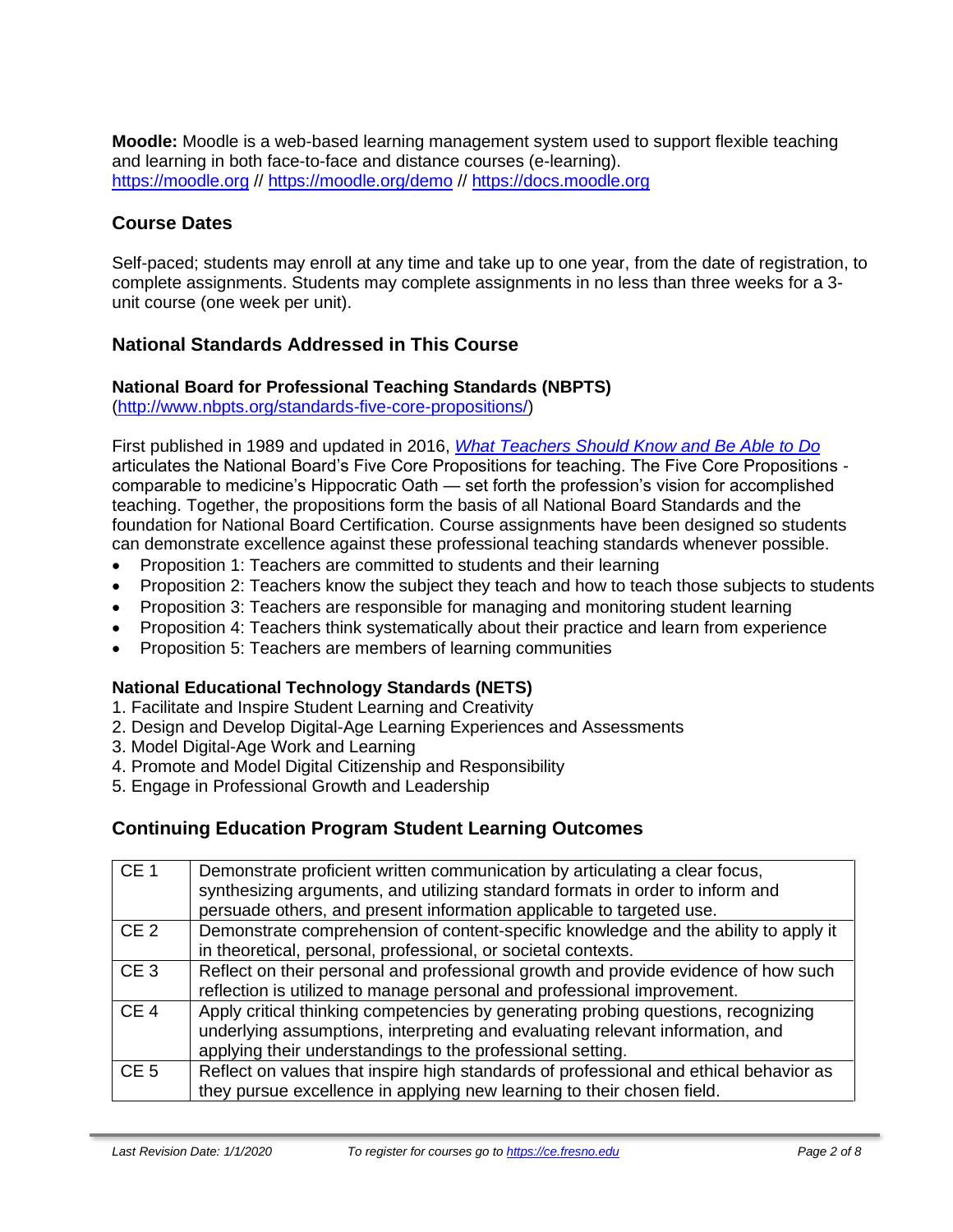| CE <sub>6</sub> | Identify information needed in order to fully understand a topic or task, organize that |
|-----------------|-----------------------------------------------------------------------------------------|
|                 | information, identify the best sources of information for a given enquiry, locate and   |
|                 | critically evaluate sources, and accurately and effectively share that information.     |

# **Student Learning Outcomes (SLOs) for This Course**

|    | <b>Student Learning Outcomes for This Course</b><br>By the end of this course student will be able to: | <b>National Standards</b><br><b>Addressed in This</b><br>Course* | <b>Continuing</b><br><b>Education Program</b><br><b>Student Learning</b><br><b>Outcomes</b><br>Addressed** |
|----|--------------------------------------------------------------------------------------------------------|------------------------------------------------------------------|------------------------------------------------------------------------------------------------------------|
|    | 1. Explore and actively engage in the use of                                                           | NETS 1a, b, c, d, 2a, d,                                         |                                                                                                            |
|    | Twitter and its use in education.                                                                      | 3a,b,c,d, 4a,c,d,                                                |                                                                                                            |
|    |                                                                                                        | 5a,b,c,d and                                                     |                                                                                                            |
|    |                                                                                                        | NBPTS 2c,                                                        |                                                                                                            |
|    |                                                                                                        | 4a, b, c, 5a, c                                                  |                                                                                                            |
|    | 2. Create and develop a methodology of                                                                 | NETS 1a,c,d, 2a,d,                                               |                                                                                                            |
|    | communicating with other education                                                                     | 3a, b, c, d, 4a, c, d,                                           |                                                                                                            |
|    | professionals to share classroom activities,                                                           | 5a,b,c,d and                                                     |                                                                                                            |
|    | lesson plans, resources, concerns, and                                                                 | NBPTS 2a,c,                                                      |                                                                                                            |
|    | philosophies, using social networking tools<br>focused on Twitter.                                     | 3a,b, 4a,b,c, 5a,c                                               |                                                                                                            |
| 3. | Explore and define how Twitter is                                                                      | NETS 1b, c, d, 2a, c,                                            |                                                                                                            |
|    | transforming educators and critically                                                                  | 3a, b, c, d, 4a, c, d,                                           |                                                                                                            |
|    | evaluate the growth of Twitter among                                                                   | 5a,b,c,d and                                                     |                                                                                                            |
|    | educators                                                                                              | NBPTS 2a,c,                                                      |                                                                                                            |
|    |                                                                                                        | 3a, b, d, 4a, b, c,                                              |                                                                                                            |
|    |                                                                                                        | 5a,c                                                             |                                                                                                            |
|    | 4. Demonstrate understanding of new                                                                    | NETS 1c,d, 2a,b,c,                                               |                                                                                                            |
|    | terminology by creating a course journal.                                                              | 3a, b, c, d, 4a, c, d,                                           |                                                                                                            |
|    |                                                                                                        | 5a,b,c,d and                                                     |                                                                                                            |
|    |                                                                                                        | NBPTS 2a,c,                                                      |                                                                                                            |
|    |                                                                                                        | 3a,b, 4a,b,c, 5a,c                                               |                                                                                                            |
|    | 5. Analyze and define the pedagogical                                                                  | NETS 1a, b, c, d,                                                |                                                                                                            |
|    | considerations of Twitter for classroom use                                                            | 2a,b,c,d, 3a,b,c,d,                                              |                                                                                                            |
|    | by creating, designing and developing                                                                  | 4a,b,c,d,5a,b,c,d                                                |                                                                                                            |
|    | appropriate lessons incorporating the use of                                                           | and NBPTS 2c,                                                    |                                                                                                            |
|    | Twitter.                                                                                               | 3a,b, 4a,b,c, 5a,c                                               |                                                                                                            |
| 6. | Identify and evaluate how Twitter can                                                                  | NETS 1a, b, c, d,                                                |                                                                                                            |
|    | support a student-centered environment and                                                             | 2a,b,c,d, 3a,b,c,d,                                              |                                                                                                            |
|    | project based learning and therefore be used                                                           | 4a,c,d, 5a,b,c,d                                                 |                                                                                                            |
|    | as a constructivist and collaborative tool for                                                         | and NBPTS                                                        |                                                                                                            |
|    | learning                                                                                               | 1a, b, f, 2a, c, 3a, b,                                          |                                                                                                            |
|    |                                                                                                        | 4a, b, c, 5a, c                                                  |                                                                                                            |
|    | 7. Discover and explore educational resources                                                          | NETS 1a,c,d,                                                     |                                                                                                            |
|    | and organizations dedicated to the future of                                                           | 3a, b, c, d, 4a, c, d,                                           |                                                                                                            |
|    | education.                                                                                             | 5a,b,c,d and                                                     |                                                                                                            |
|    |                                                                                                        | NBPTS 2a,                                                        |                                                                                                            |
|    |                                                                                                        | 4a, b, c, 5a, c                                                  |                                                                                                            |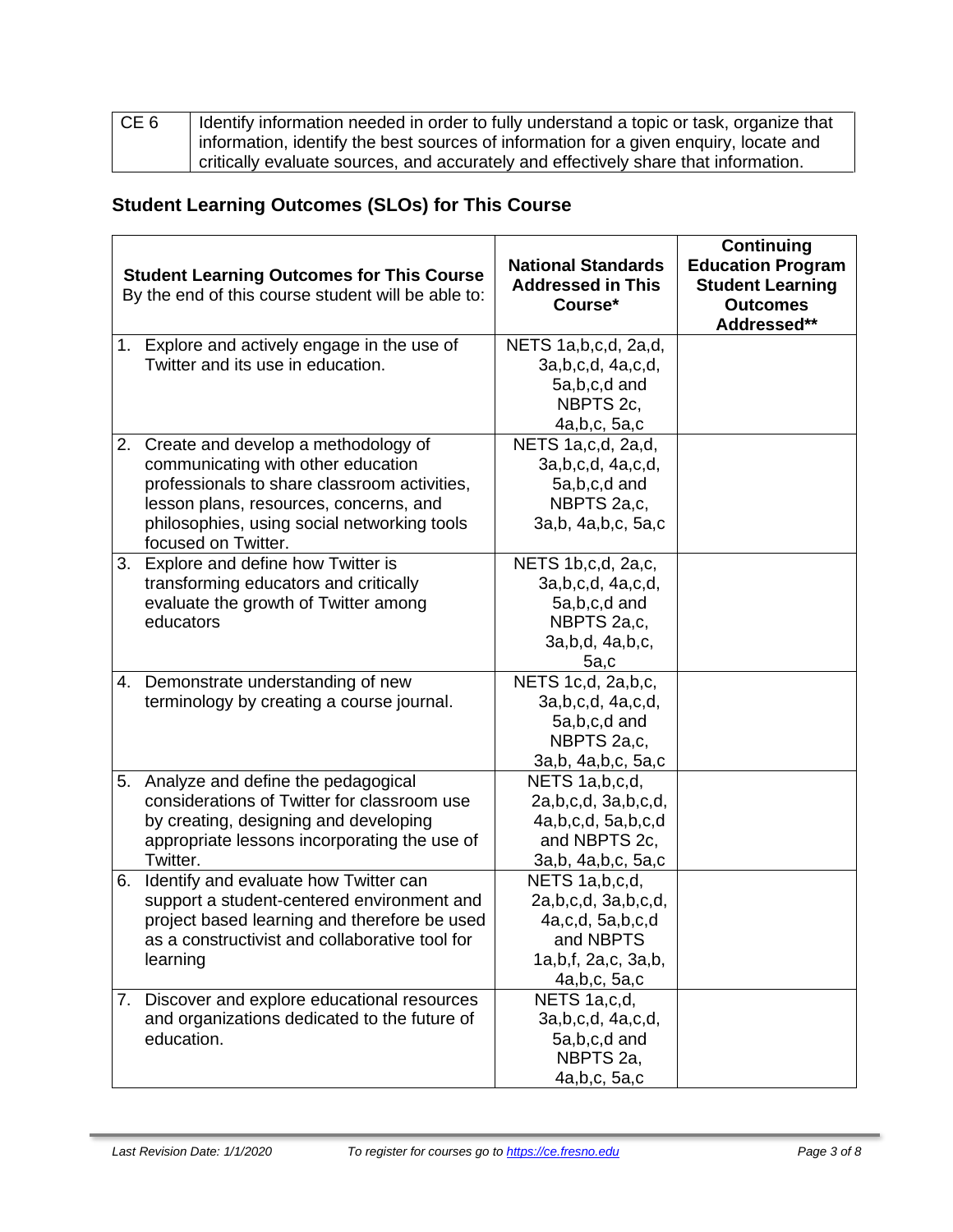| 8. | Discover and explore how Twitter relates to      | NETS 1a, b, c, d, 2a,     |  |
|----|--------------------------------------------------|---------------------------|--|
|    | literacy in the 21st century                     | 3a, b, c, d, 4a, c, d,    |  |
|    |                                                  | 5a,b,c,d and              |  |
|    |                                                  | NBPTS 2c, 3a,b,           |  |
|    |                                                  | 4a, b, c, 5a, c           |  |
| 9. | Analyze how asynchronous communication           | NETS 1a,c,d, 2a,b,c,      |  |
|    | can enhance the learning experience              | 3a, b, c, d, 4a, b, c, d, |  |
|    |                                                  | 5a,b,c,d and              |  |
|    |                                                  | NBPTS 1a,b,f,             |  |
|    |                                                  | 2a,c, 3a,b, 4a,b,c,       |  |
|    |                                                  | 5a,c                      |  |
|    | 10. Participate in course forums and discussions | NETS 1a, b, c             |  |
|    | online.                                          | 3a, b, c, d, 4c, d, 5a,   |  |
|    |                                                  | b, c, d and               |  |
|    |                                                  | NBPTS 2a, 3, a, b,        |  |
|    |                                                  | 4a,b,c,5a,c               |  |
|    | 11. Extrapolate how the concepts learned in this | NETS $1a, b, c, d$        |  |
|    | course will effect the way the student shares    | 2a, b, c, d, 3a, b, c, d, |  |
|    | with and learn from other educators for the      | 4a,b,c,d,5a,b,c,d         |  |
|    | rest of their career.                            | and NBPTS 2a,c,           |  |
|    |                                                  | 3a,b, 4a,b,c, 5a,c        |  |
|    |                                                  |                           |  |

\* Please refer to the section on **National Standards Addressed in This Course**

\*\* Please refer to the section on **Continuing Education Program Student Learning Outcomes**

# **Topics, Assignments, and Activities**

| <b>Module</b><br><b>Module Title</b> | <b>Module Assignments and Activities</b>                                                                              | <b>Points</b><br><b>Possible</b><br>for Each<br><b>Assignment</b> |
|--------------------------------------|-----------------------------------------------------------------------------------------------------------------------|-------------------------------------------------------------------|
| <b>Welcome Module</b>                | Introduction video                                                                                                    |                                                                   |
|                                      | <b>Course Syllabus</b>                                                                                                |                                                                   |
|                                      | Introduce Yourself Forum                                                                                              |                                                                   |
|                                      | <b>Moodle Online Tutorial</b>                                                                                         |                                                                   |
| <b>Module 1</b>                      | Create a Twitter account using an appropriate user<br>name and follow the instructor on Twitter.                      | 15 pts                                                            |
| <b>Module 2</b>                      | Research and find specific educators and experts in<br>$\bullet$<br>specific fields to follow.                        | 20 pts                                                            |
| Module 3                             | Summarize the pedagogy and use of Twitter as a<br>Professional Development and Professional Learning<br>Network tool. | 30 pts                                                            |
| <b>Module 4</b>                      | Participate in an edchat on Twitter                                                                                   | 10 pts                                                            |
| <b>Module 5</b>                      | Discover how to share photos, videos and other files<br>٠<br>through Twitter.                                         | 10 pts                                                            |
| Module 6                             | Show knowledge of vocabulary terms specific to<br>٠<br>Twitter with a journal of terms and definitions.               |                                                                   |
| <b>Module 7</b>                      | Explore, research and journal what other educators<br>$\bullet$<br>that you find on Twitter also have on the web      | 20 pts                                                            |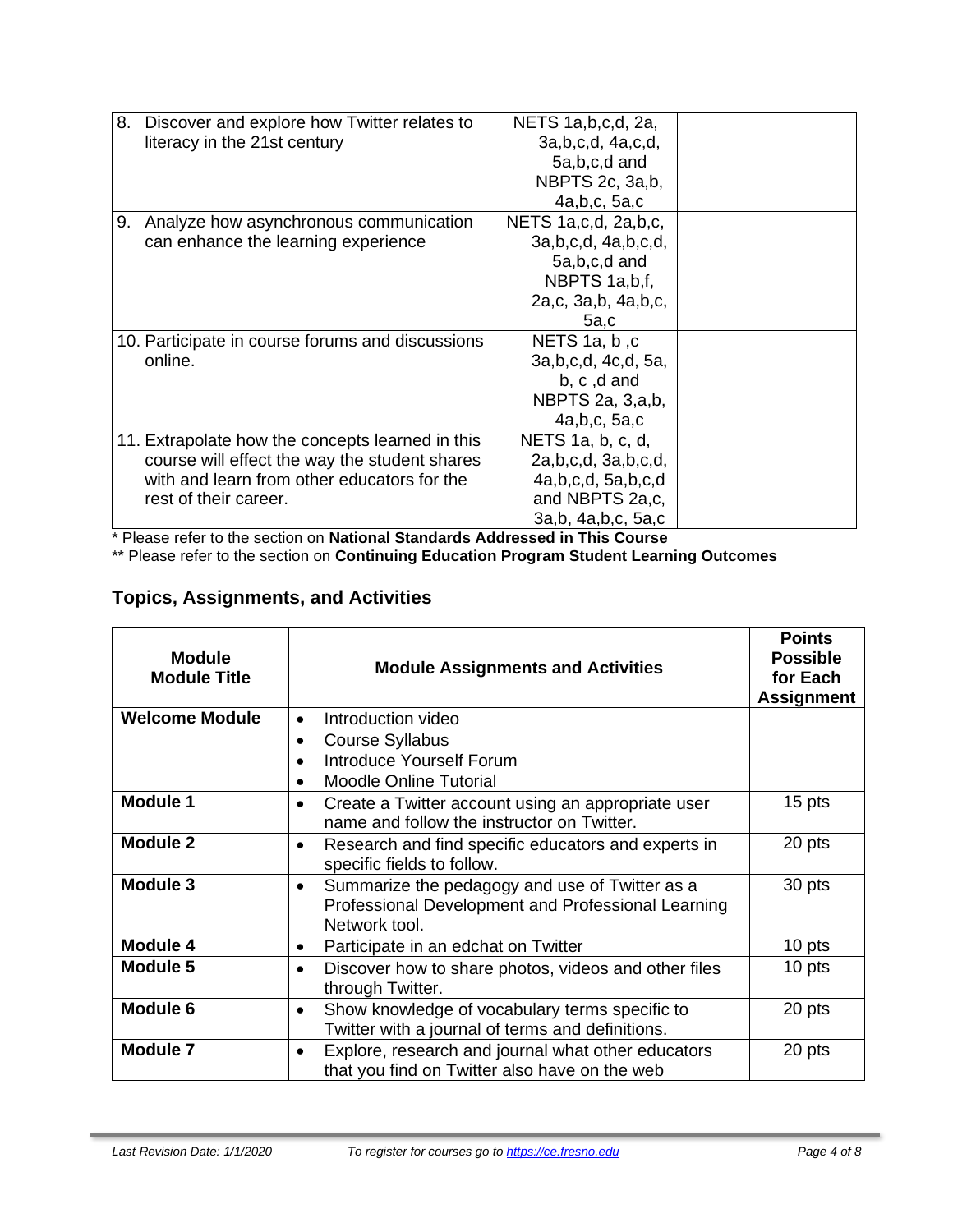| Module 8         | Discover uses for and activities to use Twitter with<br>$\bullet$<br>their classes of students.                                      | 10 pts      |
|------------------|--------------------------------------------------------------------------------------------------------------------------------------|-------------|
| Module 9         | Analyze how Twitter can be considered part of the new<br>literacy within the classroom.                                              |             |
|                  | Develop a Professional Learning Network on Twitter                                                                                   | 10 pts      |
| Module 10        | Create 3 lesson plans from materials obtained from<br>$\bullet$<br>others on Twitter                                                 | 20 pts each |
| <b>Module 11</b> | Participate in the course forums and online<br>$\bullet$<br>discussions by posting comments and helpful ideas<br>and/or suggestions. | 5 pts each  |
| Course Wrap-up - | <b>Final Reflection Forum</b><br>$\bullet$                                                                                           |             |
| Grading and      | <b>Course Evaluation</b>                                                                                                             |             |
| Evaluation       | <b>Course Completion Checklist</b>                                                                                                   |             |
|                  | <b>Grade Request / Transcript Request</b>                                                                                            |             |
|                  | <b>TOTAL POINTS</b>                                                                                                                  | 250 points  |

# **Grading Policies, Rubrics, and Requirements for Assignments**

#### **Grading Policies**

- Assignments will be graded per criteria presented in the course rubrics.
- $A = 90-100\%$  and  $B = 80-89\%$ , (anything below 80% will not receive credit.)
- The discernment between an A or a B letter grade is at the discretion of the instructor based on the quality of work submitted (see course rubrics).
- Coursework falling below a B grade will be returned with further instructions.
- All assignments must be completed to receive a grade and are expected to reflect the quality that teacher-training institutions require of professional educators. If completed assignments do not meet this standard, students will be notified with further instructions from the instructor.

#### **Grading Rubrics**

| - סייכ<br>Grade | <b>Percent</b> | <b>Description</b> | <b>Rubric</b>                                                                                                                                                                                   |
|-----------------|----------------|--------------------|-------------------------------------------------------------------------------------------------------------------------------------------------------------------------------------------------|
| A               | 90-100%        | Excellent          | Meets all course / assignment requirements with<br>significant evidence of subject mastery and<br>demonstration of excellent graduate level<br>professional development scholarship.            |
| B               | 80-89%         | Very Good          | Adequately meets criteria for all course/assignment<br>requirements - demonstrates subject competency<br>with very good graduate level professional<br>development scholarship.                 |
| <b>NC</b>       | Below 80%      | Unacceptable       | Does not meet the minimum criteria for all<br>course/assignment requirements and demonstrated<br>little, if any, evidence of acceptable graduate level<br>professional development scholarship. |

#### **Writing Requirements**

• **Superior:** Writing is clear, succinct, and reflects graduate level expectations. Clearly addresses all parts of the writing task. Maintains a consistent point of view and organizational structure. Include relevant facts, details, and explanations.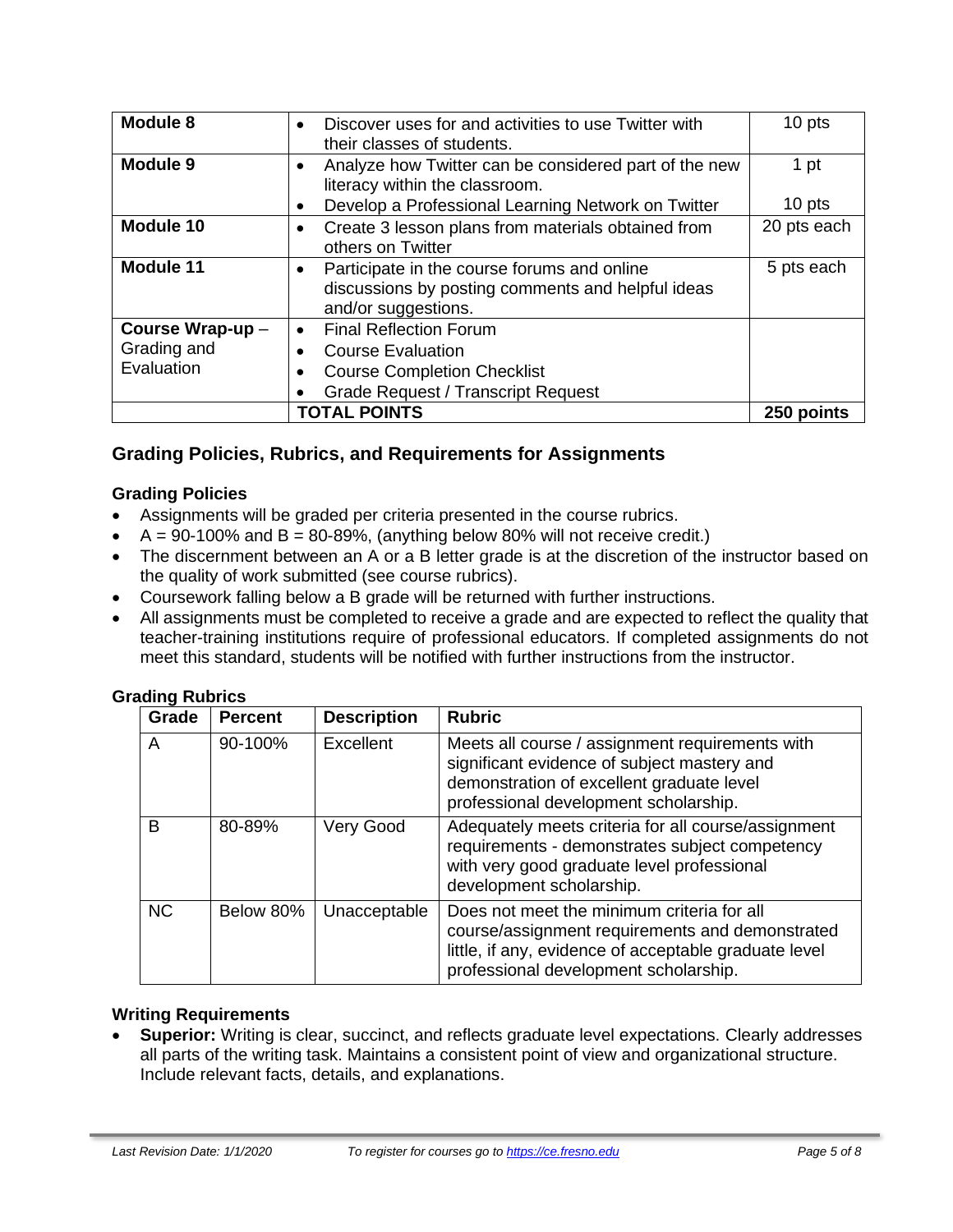- **Standard:** Writing is acceptable with very few mistakes in grammar and spelling. Addresses most parts of the writing task. Maintains a mostly consistent point of view and organizational structure. Include mostly relevant facts, details, and explanations.
- **Sub-standard:** Writing contains noticeable mistakes in grammar and spelling. Does not address all parts of the writing task. Lacks a consistent point of view and organization structure. May include marginally relevant facts, details, and explanations.

#### **Lesson Plan Requirements**

- **Superior:** Instructional goals and objectives clearly stated. Instructional strategies appropriate for learning outcome(s). Method for assessing student learning and evaluating instruction is clearly delineated and authentic. All materials necessary for student and teacher to complete lesson clearly listed.
- **Standard:** Instructional goals and objectives are stated but are not easy to understand. Some instructional strategies are appropriate for learning outcome(s). Method for assessing student learning and evaluating instruction is present. Most materials necessary for student and teacher to complete lesson are listed.
- **Sub-standard:** Instructional goals and objectives are not stated. Learners cannot tell what is expected of them. Instructional strategies are missing or strategies used are inappropriate. Method for assessing student learning and evaluating instruction is missing. Materials necessary for student and teacher to complete lesson are missing.

#### **Discussion Forum Requirements**

- **Superior:** Response was at least 1 page (3 fully developed paragraphs) in length. Thoroughly answered all the posed questions, followed all the assignment directions, proper grammar and no spelling errors. Language is clear, concise, and easy to understand. Uses terminology appropriately and is logically organized.
- **Standard:** Response was  $\frac{1}{2}$  to 1 page in length (2-3 fully developed paragraphs). Answered all the questions but did not provide an in-depth analysis, followed most of the assignment directions, proper grammar and no spelling errors. Language is comprehensible, but there a few passages that are difficult to understand. The organization is generally good.
- **Sub-standard:** Response was less than ½ page in length (1 paragraph). Did not answer all the required questions and/or statements or responses were superficial, vague, or unclear, did not follow the assignment directions, many grammar and spelling errors. Is adequately written, but may use some terms incorrectly; may need to be read two or more times to be understood.

# **Instructor/Student Contact Information**

Throughout the course participants will be communicating with the instructor and their classmates on a regular basis using asynchronous discussion forums. A virtual office is utilized for class questions and students are provided with instructor contact information in the event they want to make email or phone contact. In addition, students are encouraged to email or phone the instructor at any time. Students will also receive feedback on the required assignments as they are submitted.

# **Discussion Forums**

Participation is an important expectation of this course and all online courses. Online discussions promote reflection and analysis while allowing students to appreciate and evaluate positions that others express. While students may not be engaging with the same students throughout this course they will be expected to offer comments, questions, and replies to the discussion question whenever possible. The faculty role in the discussion forum is that of an observer and facilitator.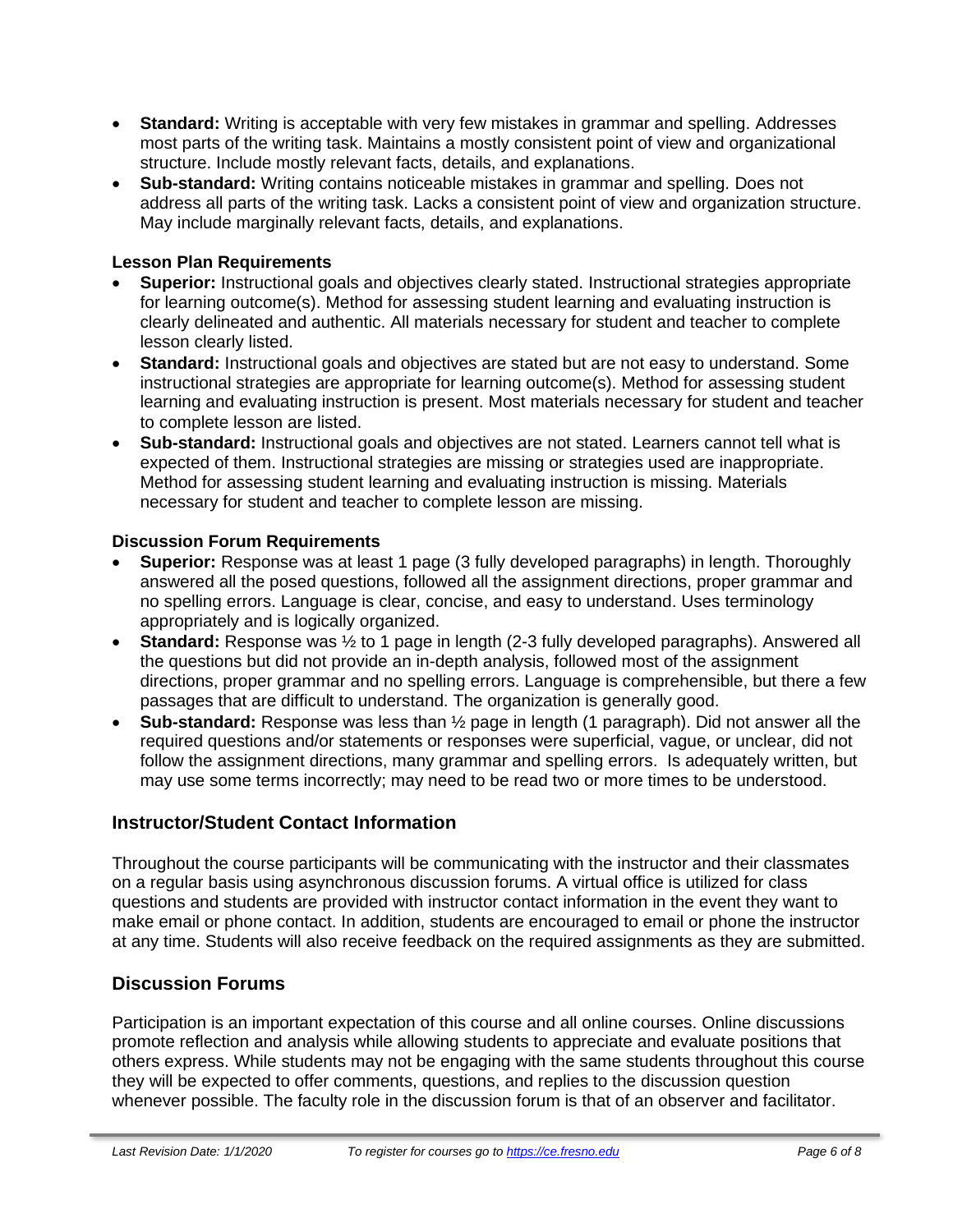# **Coursework Hours**

Based on the Carnegie Unit standard, a unit of graduate credit measures academic credit based on the number of hours the student is engaged in learning. This includes all time spent on the course: reading the textbook, watching videos, listening to audio lessons, researching topics, writing papers, creating projects, developing lesson plans, posting to discussion boards, etc. Coursework offered for FPU Continuing Education graduate credit adheres to 45 hours per semester unit for the 900-level courses. Therefore, a student will spend approximately 135 hours on a typical 3-unit course.

# **Services for Students with Disabilities**

Students with disabilities are eligible for reasonable accommodations in their academic work in all classes. In order to receive assistance, the student with a disability must provide the Academic Support Center with documentation, which describes the specific disability. The documentation must be from a qualified professional in the area of the disability (i.e. psychologist, physician or educational diagnostician). Students with disabilities should contact the Academic Support Center to discuss academic and other needs as soon as they are diagnosed with a disability. Once documentation is on file, arrangements for reasonable accommodations can be made. For more information and for downloadable forms, please go to [https://www.fresno.edu/students/academic](https://www.fresno.edu/students/academic-support/services-students-disabilities)[support/services-students-disabilities.](https://www.fresno.edu/students/academic-support/services-students-disabilities)

# **Plagiarism and Academic Honesty**

All people participating in the educational process at Fresno Pacific University are expected to pursue honesty and integrity in all aspects of their academic work. Academic dishonesty, including plagiarism, will be handled per the procedures set forth in the Fresno Pacific University Catalogue <https://www.fresno.edu/students/registrars-office/academic-catalogs>

# **Technology Requirements**

To successfully complete the course requirements, course participants will need Internet access, can send and receive email, know how to manage simple files in a word processing program, and have a basic understanding of the Internet. Please remember that the instructor is not able to offer technical support. If you need technical support, please contact your Internet Service Provider.

**Moodle:** This course will be delivered totally online. Moodle is a learning management system that provides students access to online resources, documents, graded assignments, quizzes, discussion forums, etc. Moodle is easy to learn and has a friendly user interface. To learn more about Moodle, go to [https://docs.moodle.org/33/en/Student\\_FAQ.](https://docs.moodle.org/33/en/Student_FAQ) There are also some student tutorials on the Center for Online Learning website at Fresno Pacific University - [https://col.fresno.edu/student.](https://col.fresno.edu/student)

**Moodle Site Login and Passwords:** Students will need to have internet access to log onto [https://ce-connect.fresno.edu.](https://ce-connect.fresno.edu/) The username and password numbers for Moodle access will be sent to you by the university using the email address you submitted at the time of registration. The instructor will then contact you with a welcome communication. If you need help with your username and password recovery, please contact the Continuing Education office at (800) 372- 5505 or (559) 453-2000 during regular office hours - Mon-Fri 8:00 am to 5:00 pm. or email them at [prof.dev@fresno.edu.](mailto:prof.dev@fresno.edu)